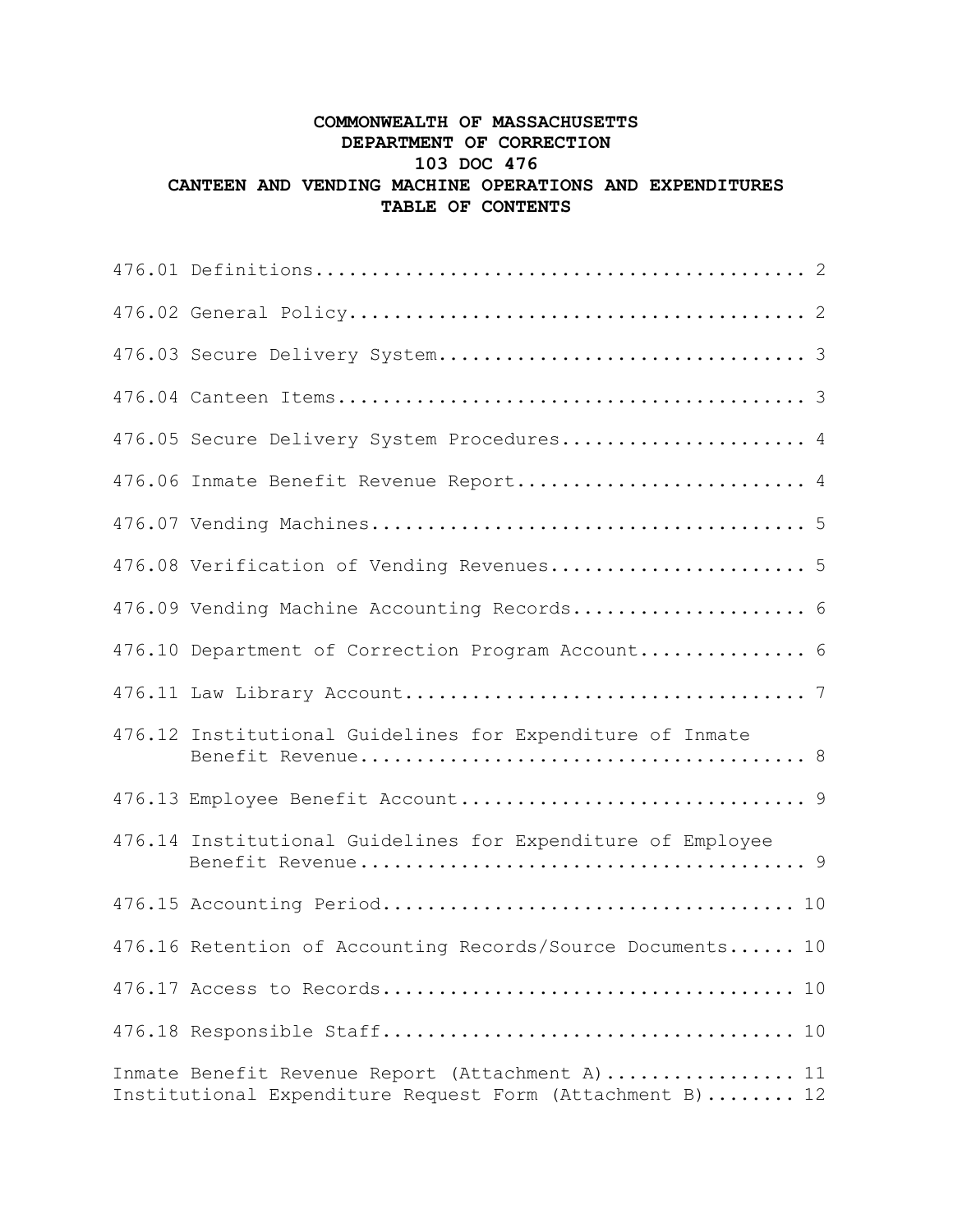Excess Expense Request Form (IBF) (Attachment C)...............  $13\,$ Excess Expense Request Form (EBF) (Attachment D)..............  $14\,$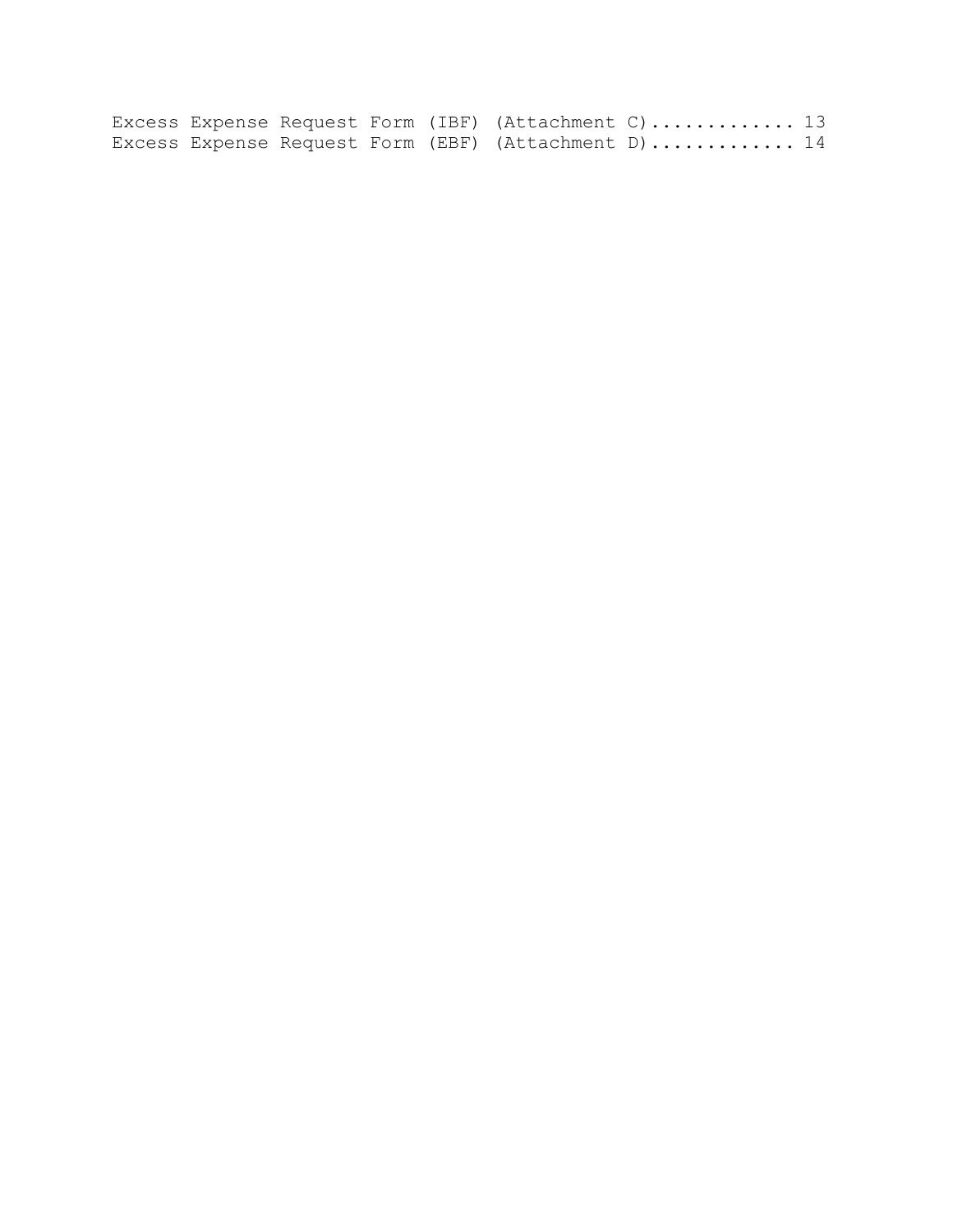| <b>MASSACHUSETTS</b>                                                        | DIVISION: CENTRAL      |
|-----------------------------------------------------------------------------|------------------------|
| DEPARTMENT OF CORRECTION                                                    | ADMINISTRATION         |
| TITLE: CANTEEN AND VENDING<br>MACHINE OPERATIONS AND<br><b>EXPENDITURES</b> | 103 DOC 476<br>NUMBER: |

- **Purpose:** To establish departmental policy and procedures for canteen, vending machines, and associated expenditures.
- **References:** MGL C. 124, S. 1c and (q)
- **Applicability:** All Staff **Public Access:** Yes
- **Location:** DOC Central policy file / Institutional policy file Inmate Library

**Responsible Staff for Implementation and Monitoring of Policy:** -Deputy Commissioner, Administration Services Division -Director of Administrative Services -Superintendents -Fiscal Officers

#### **Promulgation Date:** 07/07/2010 **Effective Date:**08/05/2010

- **Cancellation:** This document cancels all previous department policy statements, bulletins, directives, orders, notices, rules and/or regulations regarding the operation of canteens, vending machines, and expenditures which are inconsistent with this policy.
- **Severability Clause:** If any part of this policy, for any reason, is held to be in excess of the authority of the commissioner, such decision will not affect any other part of this policy.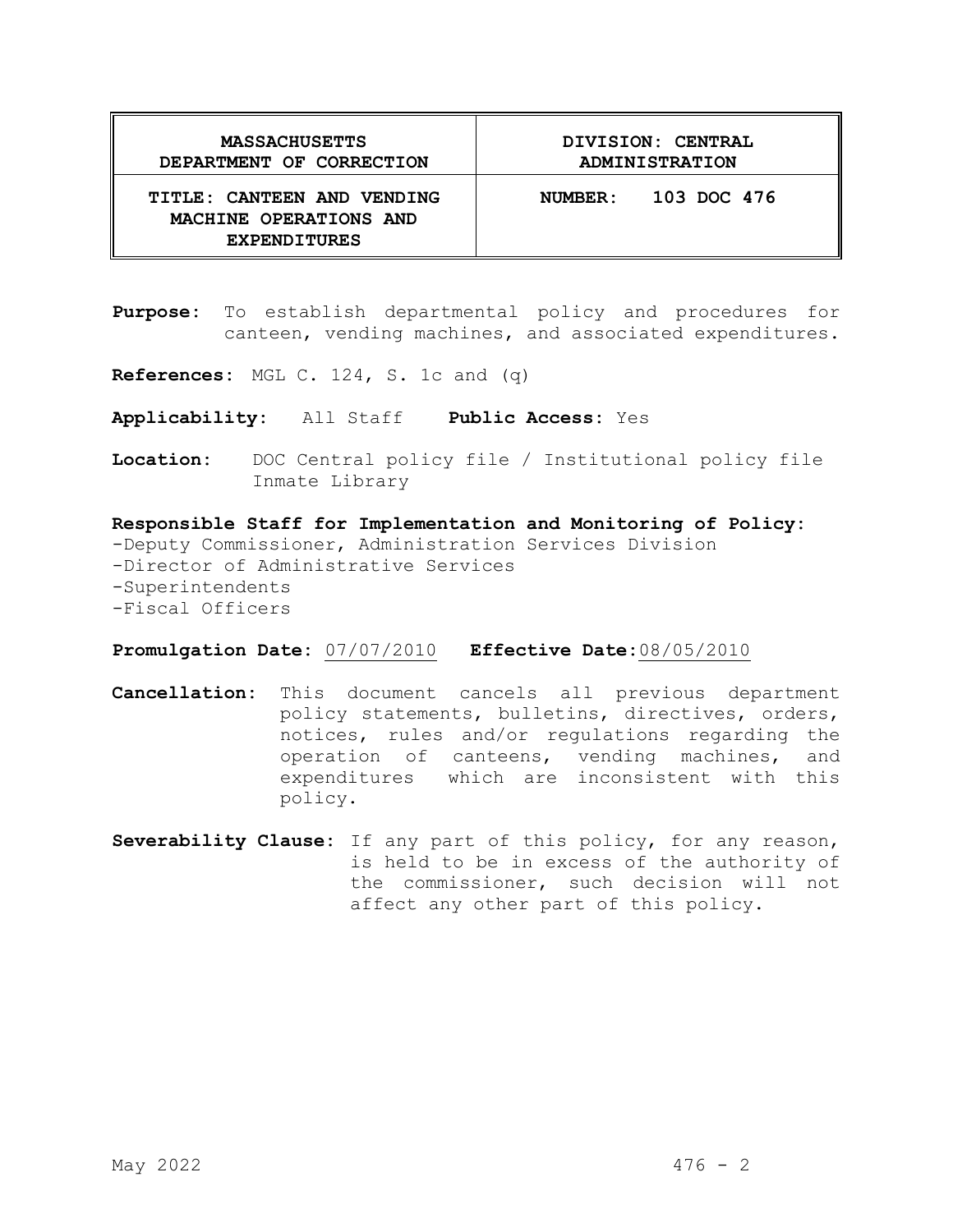#### **476.01 Definitions**

Audit: An examination of agency or facility operations, programs or accounts which is conducted by a person or persons not directly involved in the area being assessed. An independent audit results in an opinion regarding the adequacy of the area assessed.

Canteen Item: Any saleable product, commodity, foodstuff, etc., which is enumerated by retail pricing or trademark. Every item which appears on the institutional canteen list whether distinguished by price or brand is considered unique for quantitative purposes.

Charter: A document detailing who will manage revenues collected and for what purposes those revenues may be expended.

Contractor: A person or organization that agrees to furnish materials or to perform services for a facility or jurisdiction at a specified price. Contractors operating in correctional facilities are subject to all applicable rules and regulations for the facility.

Department: The Department of Correction (DOC).

Director of Administrative Services: The Central Office Administrator whose duties include the overall management of inmate funds.

Manager of Library Services: An employee designated by the Commissioner of the Department of Correction as being responsible for coordination of library services.

#### **476.02 General Policy**

The Department of Correction institutions receive canteen services from a centralized contract for same. These services are in the form of a Secured Delivery System (SDS) where inmates can purchase from an approved list of items, not provided by the institution. Also a centralized contract for vending machines is maintained to allow vending machines to be located on institutional property and provide miscellaneous viands to inmates, employees, and the public. It is the policy of the Department of Correction to standardize and establish<br>uniform procedures for the expenditures of the uniform procedures for the expenditures of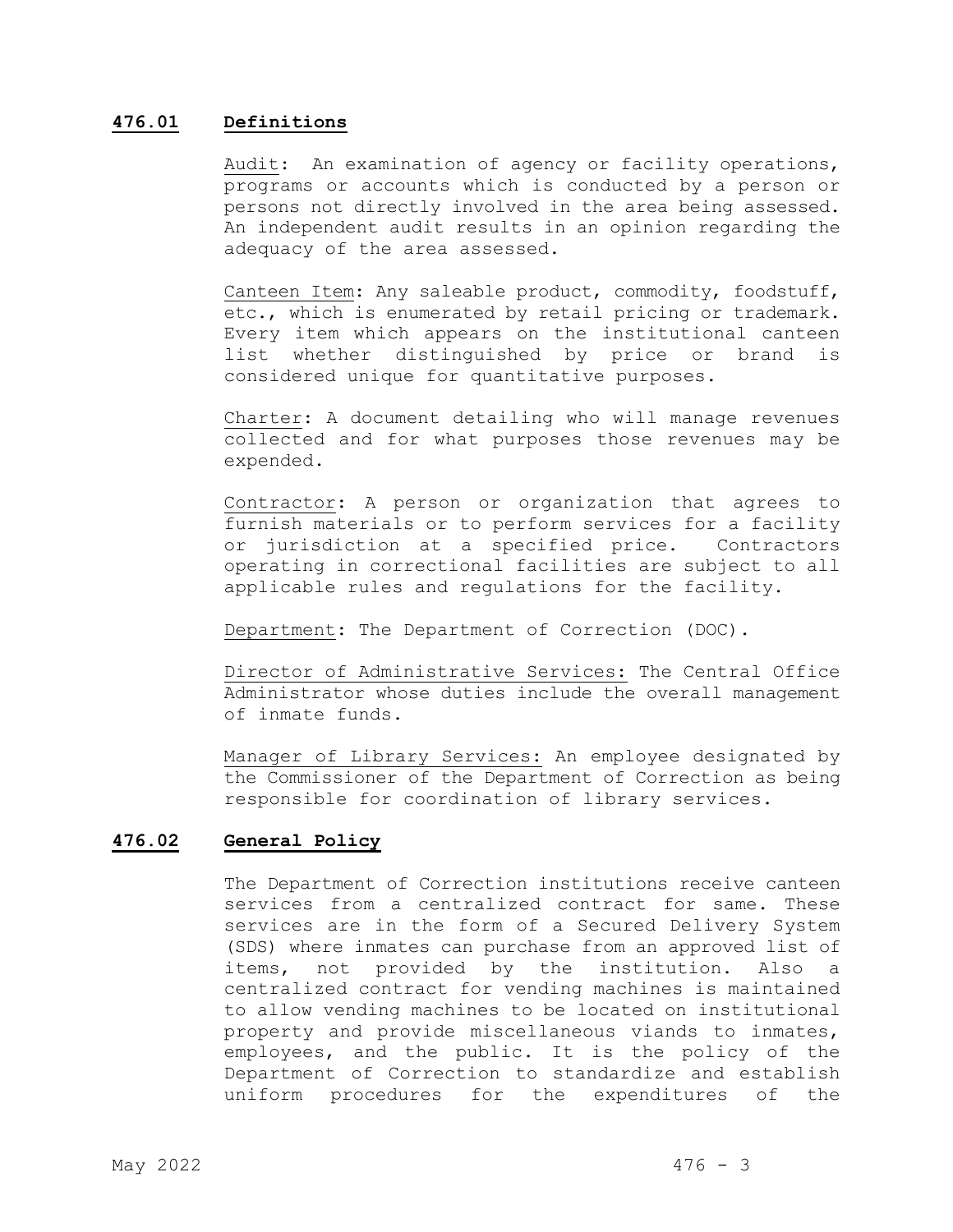aforementioned generated commissions/profits as contained herein.

#### **476.03 Secure Delivery System**

- 1. The secured delivery system is a pre-bagged order procedure which will be accomplished at a designated location.
- 2. The Superintendent will determine the maximum allowable weekly canteen expenditures per inmate. This expenditure ceiling will be assimilated into canteen procedure and documented in each applicable institutional policy as submitted annually.
- 3. The delivery schedule will be determined by mutual agreement between the contractor and the respective superintendent.
- 4. The day-to-day operations of the SDS will be accomplished in accordance with the language of the Request For Response (RFR) and corresponding contractual agreement.

#### **476.04 Canteen Items**

- 1. All canteen items shall be limited to a maximum of 250 and selected from the departmental master list as documented in the contractual agreement. Said limit shall not include property items, i.e. clothing, etc. or appliance items, i.e. television, radios, etc. Any additions to the department master list shall be approved by the Commissioner or designee. The determination of allowable canteen<br>items will be at the discretion of the will be at the discretion of the Superintendent or designee who may establish such mechanisms to determine inmate preferences in choosing said products. Items may be discontinued to accommodate new products if so desired. However, under no circumstances shall the aforementioned inventory cap be exceeded.
- 2. Canteen items shall be priced in accordance with the mark-up as documented in the RFR and contractual agreement. Any price increase/decrease shall be approved by the Commissioner or designee. Price lists shall be posted in a visible location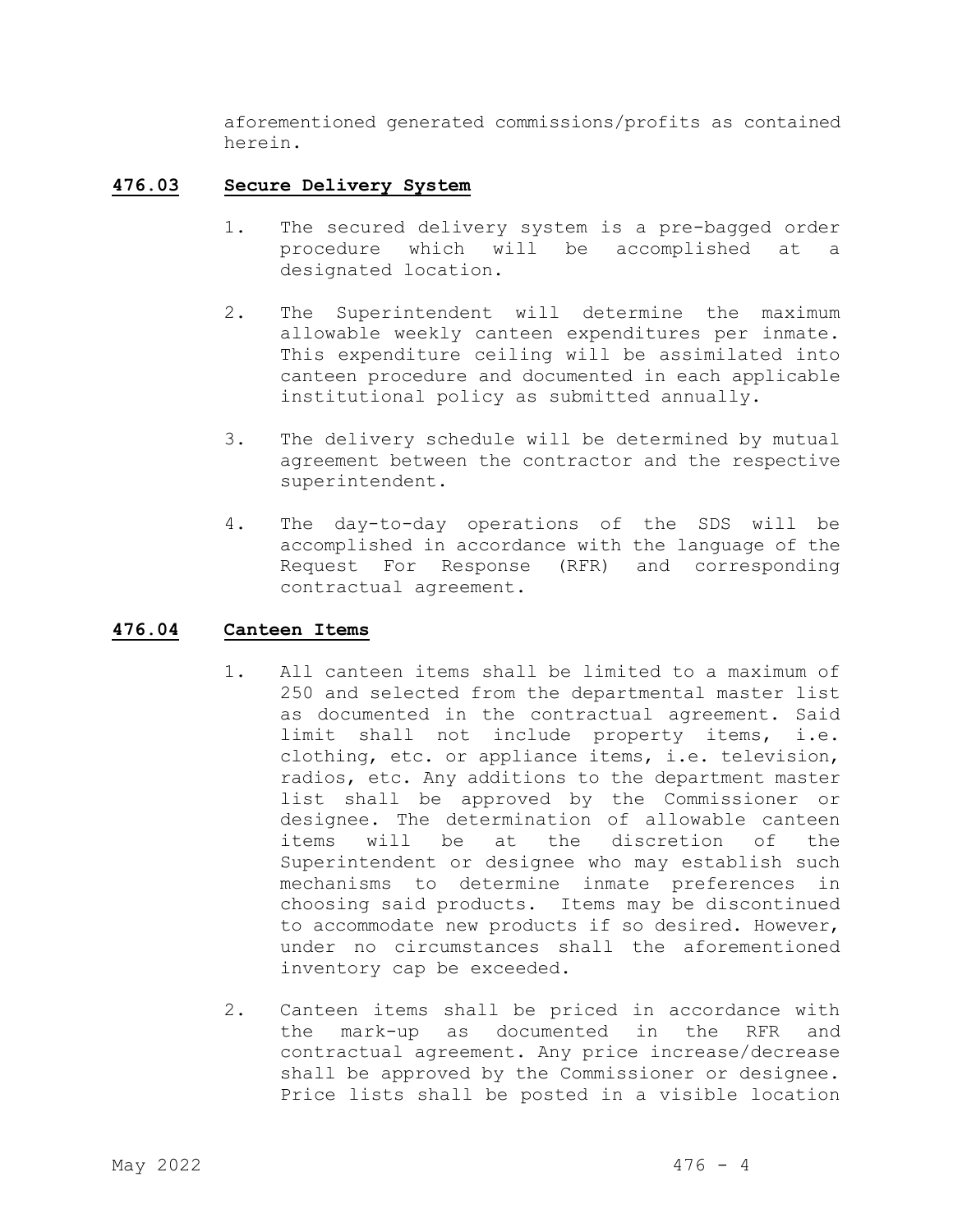or shall be assimilated into the order form.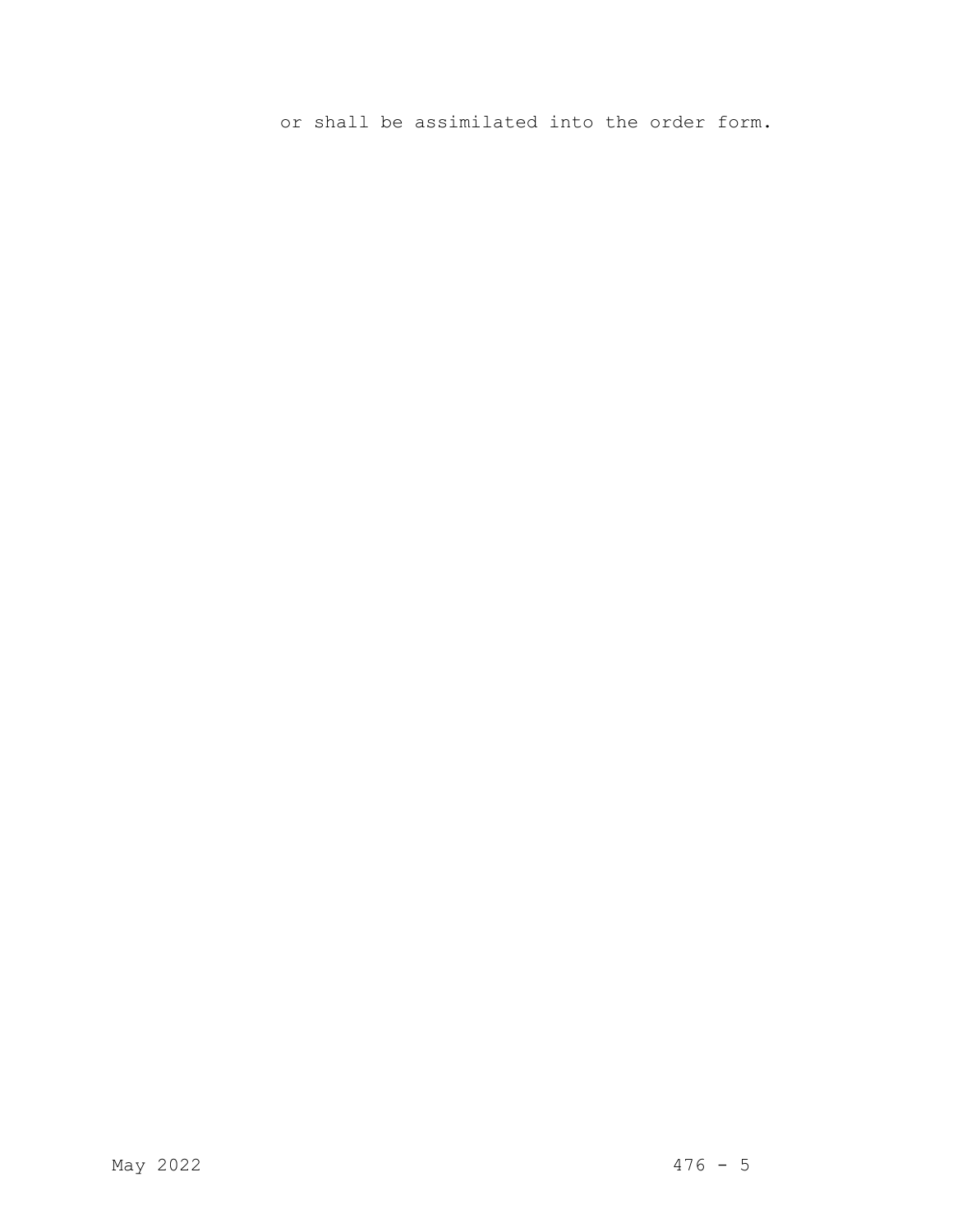#### **476.05 Secure Delivery System Procedures**

- 1. The debiting of inmate accounts for canteen sales will be coordinated with the Division of Technology Services.
- 2. Canteen orders are packaged in clear, heat sealed, plastic bags. Inmates must verify the contents of same before signing receipt and opening the bag. Inmates will not be afforded credit for missing items once the bag has been opened.
- 3. The contractor shall notify the institution of any credits for missing items or for orders that were not delivered. The institution receiving funds shall be responsible for crediting the respective inmate's account.
- 4. All sales will be accrued to the designated account on the Department of Correction Inmate Management Information System (IMS), Trust Fund Accounting module. Sales should be reconciled before any vendor payment is disbursed. Commissions shall be systematically transferred to a consolidated inmate benefit account for accounting purposes.
- 5. Evidence of canteen expenditures should be retained and systematically filed for audit purposes.
- 6. The retail sales of all tangible items at the canteen are subject to the Massachusetts sales tax. The contractor is responsible for the collection, reporting, and payment of sales tax pursuant to the contractual agreement.

#### **476.06 Inmate Benefit Revenue Report**

1. On a monthly basis, each facility/institution shall complete an Inmate Benefit Revenue Report (IBRR) (Attachment A) detailing commissions, collection, and expenditures. Said report will be cumulative in form and submitted to Support Services by U. S. or electronic mail no later than 15 days after the close of the previous period. These reports will be reviewed/audited for compliance to the contents of this policy. An annual report will be compiled by the Audit and Compliance Unit delineating the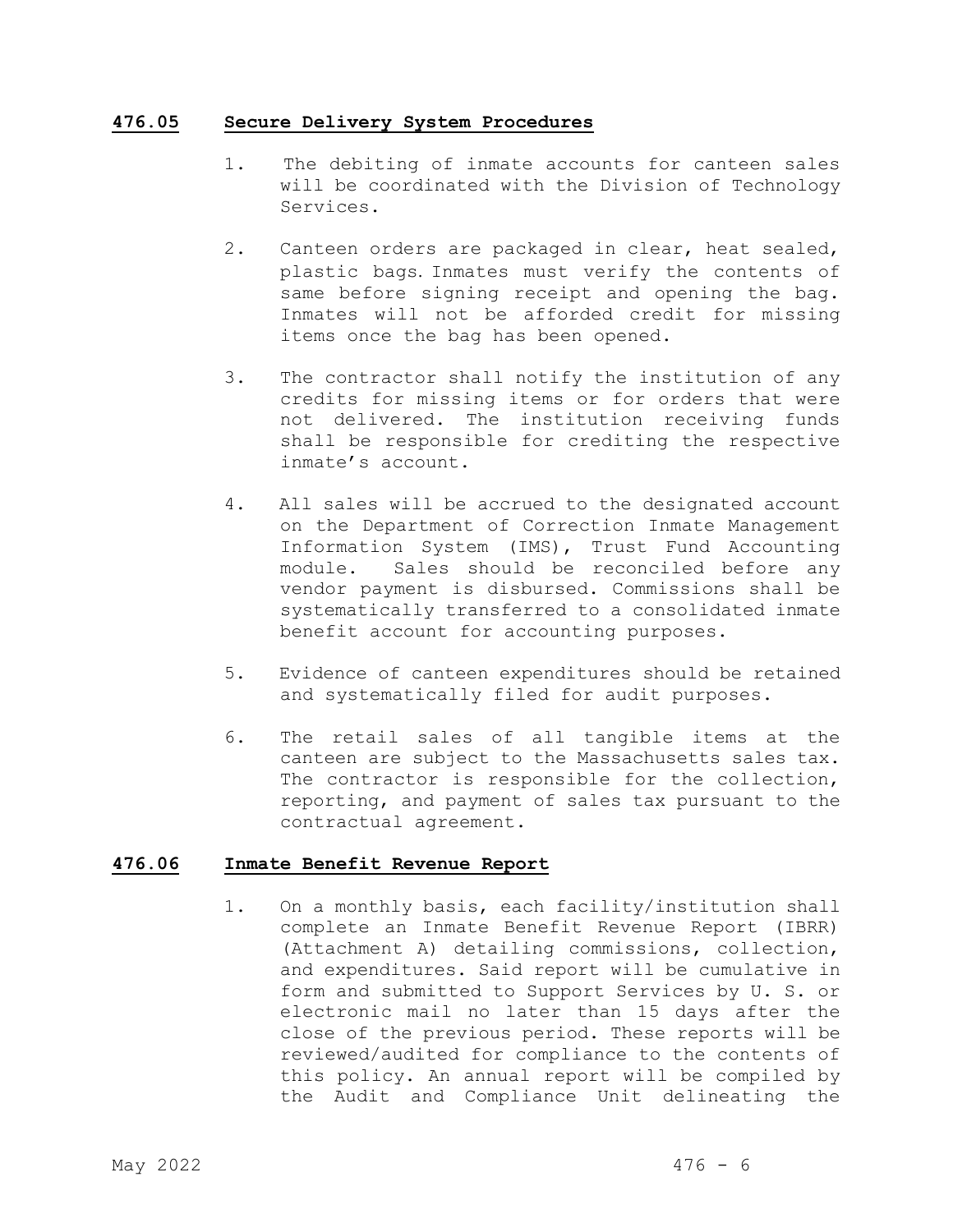aforementioned financial transactions.

2. The Audit and Compliance unit shall execute the annual audit plan for Inmate Benefit Funds. One component of the annual audit plan shall be to identify facilities that generate revenue in excess of historical needs and facilities that fail to generate sufficient revenue to meet historical<br>needs. Upon approval of the Director of Upon approval of the Director of Administration, funds identified as excess shall be redistributed to facilities that are in need of additional Inmate Benefit funds. Any remaining excess funds shall be transferred to a centralized Inmate Benefit Account. The Director Administrative Services shall be responsible for the control and management of the centralized Inmate Benefit Account and shall have spending authority to \$10,000.00, any expenditure in excess of \$10,000.00 shall require the Commissioner's approval.

#### **476.07 Vending Machines**

- 1. All Department of Correction institutions or divisions which have vending machines located on their property shall do so only with an approved written charter. This charter shall state for whose benefit any profits accrue to; for what purposes profits may be expended; who can authorize expenditures; as well as any other appropriate functions or policies deemed appropriate. The aforementioned charter must be resubmitted to the Commissioner or designee for approval whenever a material change occurs or if there is a change in the position of Superintendent.
- 2. The procurement of vending machine services is centralized for the entire department and will be accomplished by competitive solicitation in accordance with department policy 103 DOC 340, Departmental Purchasing Procedures. The Director of Administrative Services will coordinate said procurement and execute the required contractual documentation.

#### **476.08 Verification of Vending Revenues**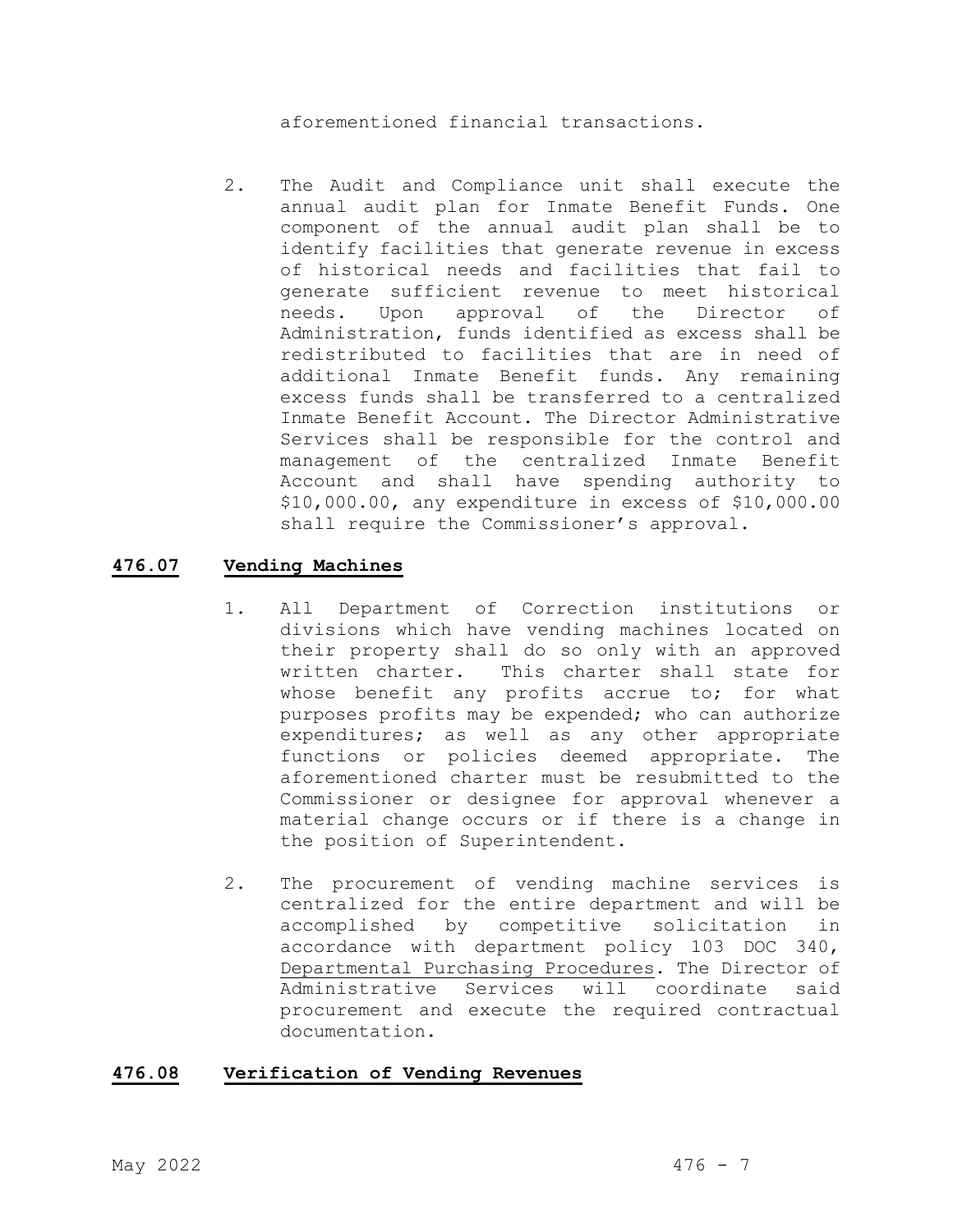It is the responsibility of the Superintendent or designee to verify that all revenues received agree with the terms of the contract.

#### **476.09 Vending Machine Accounting Records**

Associated commission statements, revenue receipts, etc. should be systematically filed and retained for audit purposes. Any profit splits between different groups should be so noted (e.g. 50 percent canteen account, 50 percent employee fund) on the source document.

#### **476.10 Department of Correction Program Account**

- 1. In an effort to identify and utilize all available resources, a Department of Correction program account has been established to supplement existing programs or funding for new programs throughout the Department
- 2. The Program Account will generate its funding by a Ten (10) percent stipend of all gross profits from canteen sales and vending machines with the exception of those profits/commissions that are designated in accordance with an approved charter, as Employee Benefit Funds, which are exempt from this assessment. The amount of this stipend will be determined from the completion of the monthly IBRR (Attachment A) assessed from the computation of gross revenue as depicted. The transference of said funds will be accomplished as a disbursement payable to the DOC program account and forwarded to the department liaison as designated by the Director of Administrative Services. Said transaction should be accomplished upon completion of the IBRR. Payment should be submitted to the Department liaison by the 15<sup>th</sup> of the month following the reporting period.
- 3. The Deputy Commissioner, Classification, Programs and Reentry Division shall be responsible for the control and management of the DOC program account. All financial transactions will be in accordance with sound business practices and supporting documentation shall be appropriately filed and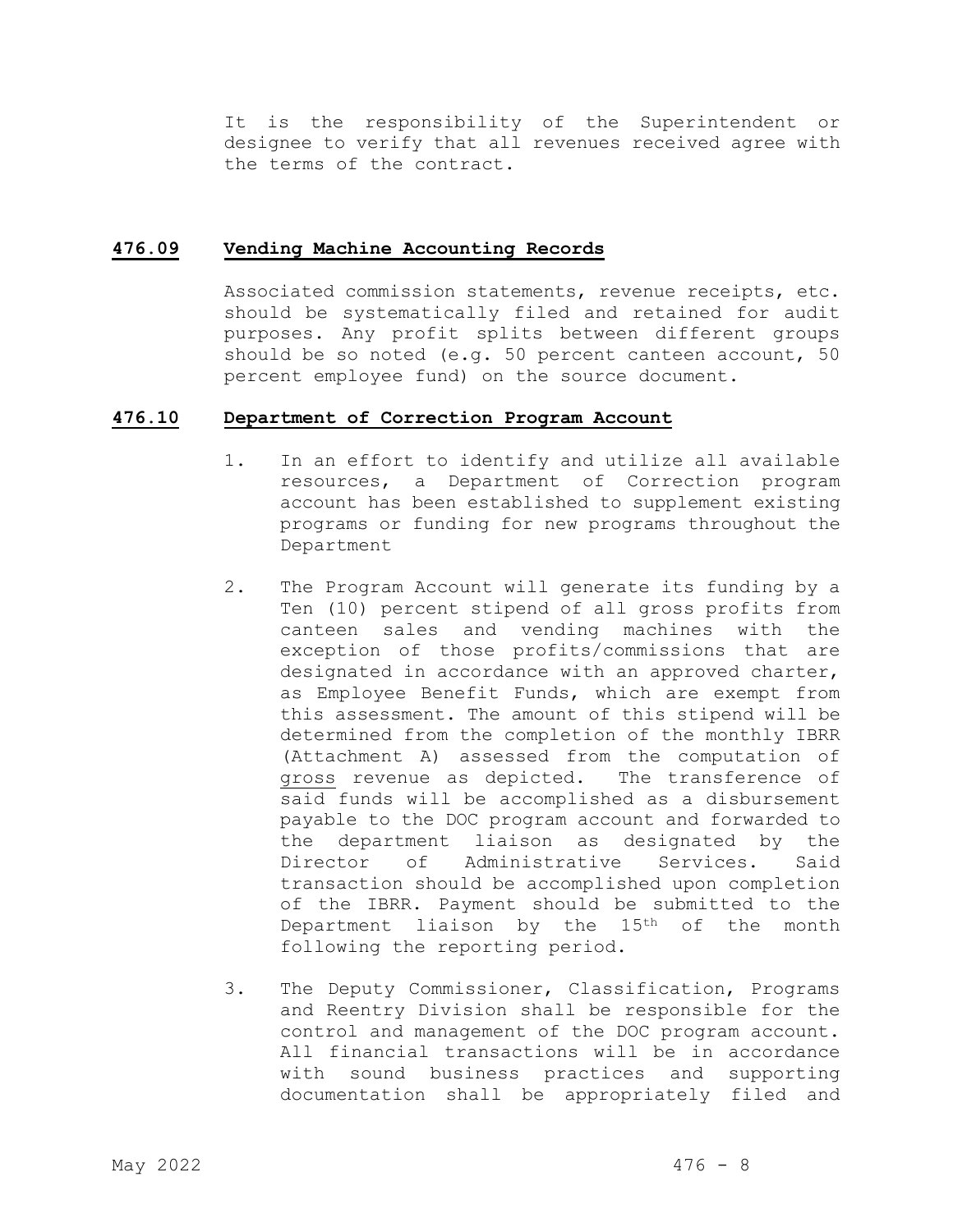retained for audit purposes. Requests for funding for existing or new programs from the DOC program account shall be made in writing from the respective Superintendent to the Deputy Commissioner of Classification, Programs and Reentry Division. All requests should be in letter form outlining the reason(s) for the request,<br>justification, group(s) of inmates affected, justification, group(s) suggested vendor, and the amount of the proposed expenditure. All disbursements from said account will be accomplished in a centralized manner pursuant to the acquisition of appropriate<br>receiving evidence from the institutional receiving evidence recipient. All goods and services procured from this account are subject to the provisions of department policies 103 DOC 343, Fixed Assets Inventory and Control and 103 DOC 340, Departmental Purchasing Procedures.

4. The Director of Administrative Services shall designate the Department liaison to be responsible for the fiscal bookkeeping functions of the DOC Program Account.

#### **476.11 Law Library Account**

- 1. The Law Library Fund account will generate its funding by a 35 percent stipend of all gross profits from canteen sales and vending machines with the exception of those profits/commissions that are designated in accordance with an approved charter as employee benefit funds, which are exempt from this assessment. The amount of this stipend will be determined from the completion of the monthly IBRR (Attachment A) assessed from the computation of gross revenue as depicted. The transference of said funds will be accomplished as a disbursement payable to the Law Library Fund and forwarded to the Department liaison as designated by the Director of Administrative Services. Said transaction should be accomplished upon completion of the IBRR. Payment should be submitted to the Department liaison by the 15<sup>th</sup> of the month following the reporting period.
- 2. The Manager of Library Services shall be responsible for the control and management of the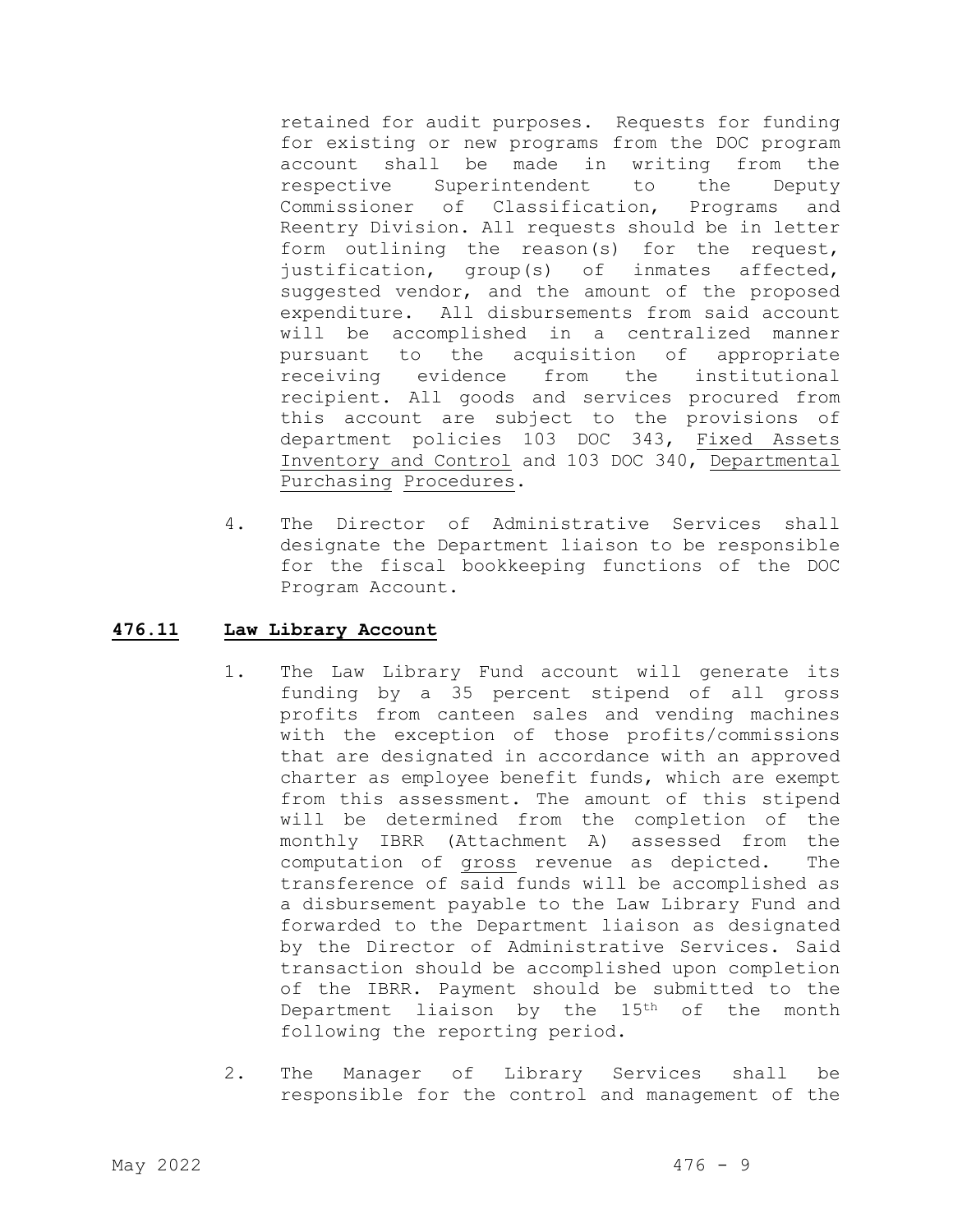Law Library Fund. All financial transactions will be accomplished in accordance with sound business practices with supporting documentation appropriately filed and retained for audit purposes.

3. The Director of Administrative Services shall designate the Department liaison to be responsible for the fiscal bookkeeping functions of the Law Library Fund.

#### **476.12 Guidelines for Expenditures of Inmate Benefit Revenue**

- 1. Superintendents shall retain 55 percent of profits generated from the Secured Delivery System, vending machine commissions, and other sources of inmate benefit revenue. The retained profits are subject to annual review in accordance with section 476.06 of this policy.
- 2. Expenditures of such funds shall benefit the general inmate population or be for any goods or services determined by the Commissioner to be necessary to maintain and/or enhance the delivery of services to inmates. Awarding funds to special inmate interest groups, clubs, and associations shall normally not be permitted unless justification can be substantiated by the Superintendent.
- 3. All purchases will be made in accordance with sound business practices pursuant to the Operational Services Division and the department policy 103 DOC 340 Departmental Purchasing Procedures. All equipment purchased from Inmate Benefit Funds shall become the property of the Department of Correction and is subject to the provisions of department policy 103 DOC 343, Fixed Assets Inventory and Control.
- 4. Institution staff shall utilize Attachment B to request expenditures from inmate benefit revenue. The institution Treasurer shall review all institution requests to ensure that funds are available. All such requests must be approved by the respective Superintendent or designee in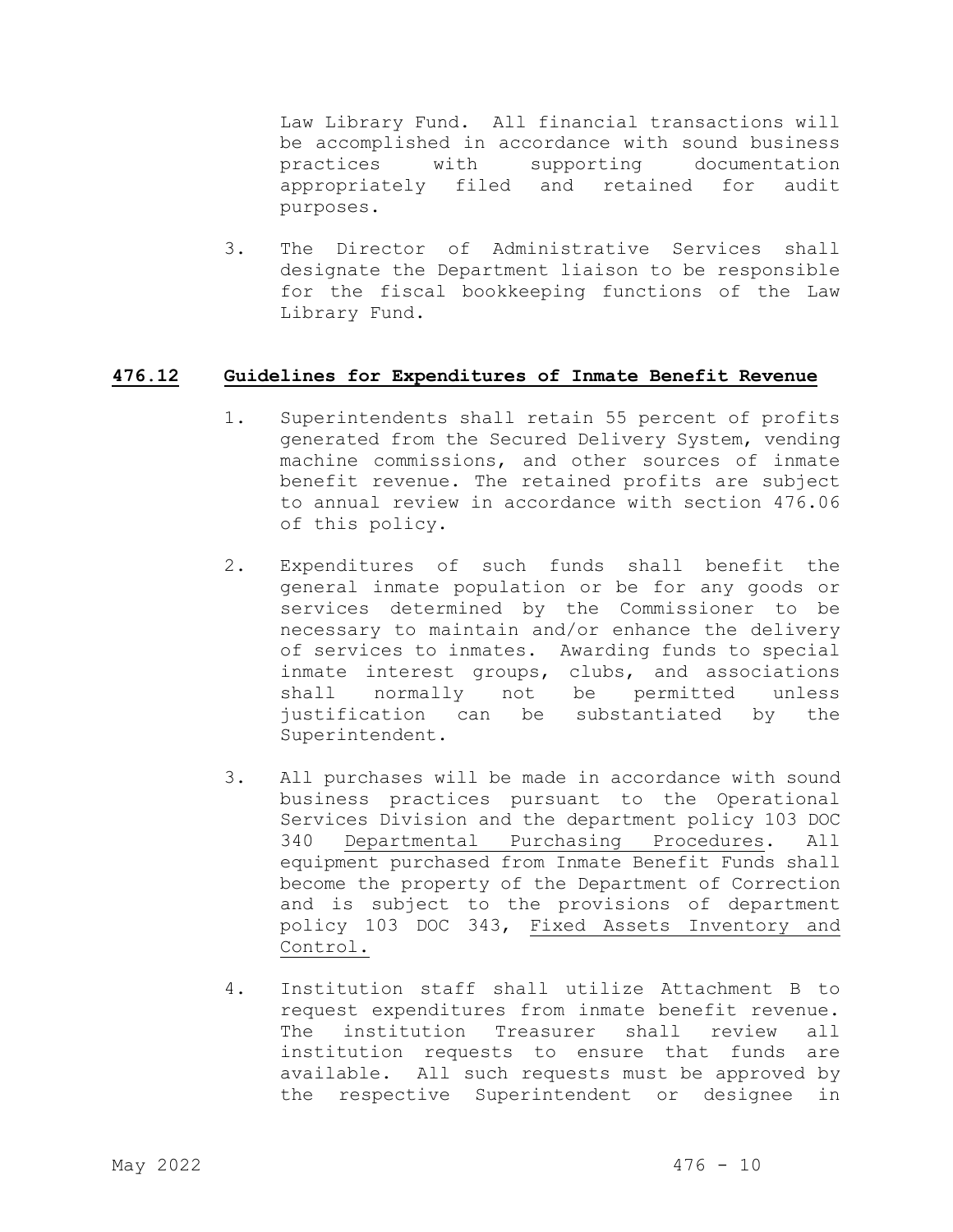writing as documented.

- 5. Inmate benefit expenditures exceeding one thousand dollars (\$1,000.00), including reoccurring expenditures that annually exceed the one thousand dollar threshold require written authorization from the Deputy Commissioner, Administrative Services Division or designee. Superintendents shall submit Attachment C to request such approval. Reoccurring expenditures that exceed the threshold, i.e., library expenses, should be submitted in cumulative form for the entire fiscal year.
- 6. All purchases from inmate benefit revenue should utilize state contracts whenever feasible. All such purchases requiring bid proposals, i.e., computer equipment, etc. require prior approval of the Director of Administrative Services. Said approval should be preceding any approval required for exceeding the \$1,000.00 expenditure threshold.
- 7. All approval evidence shall be collectively attached to expenditure documentation and retained for audit purposes.

#### **476.13 Employee Benefit Account**

- 1. An Employee Benefit Fund Account may be maintained for the benefit of all staff. Expenses for such items as flowers, contributions to the DOC Awards Banquet, employee recognition and charitable donations shall be the primary use of these funds. Expenditures shall benefit all employees or be for any goods or services that all employees have an equal opportunity to benefit from.
- 2. The source of revenue for Employee Benefit Accounts shall be limited to commissions derived from vending contracts as depicted in the institution or division "Vending Machine Charter" and donations.

#### **476.14 Institutional guidelines for Expenditures of Employee Benefit Revenue**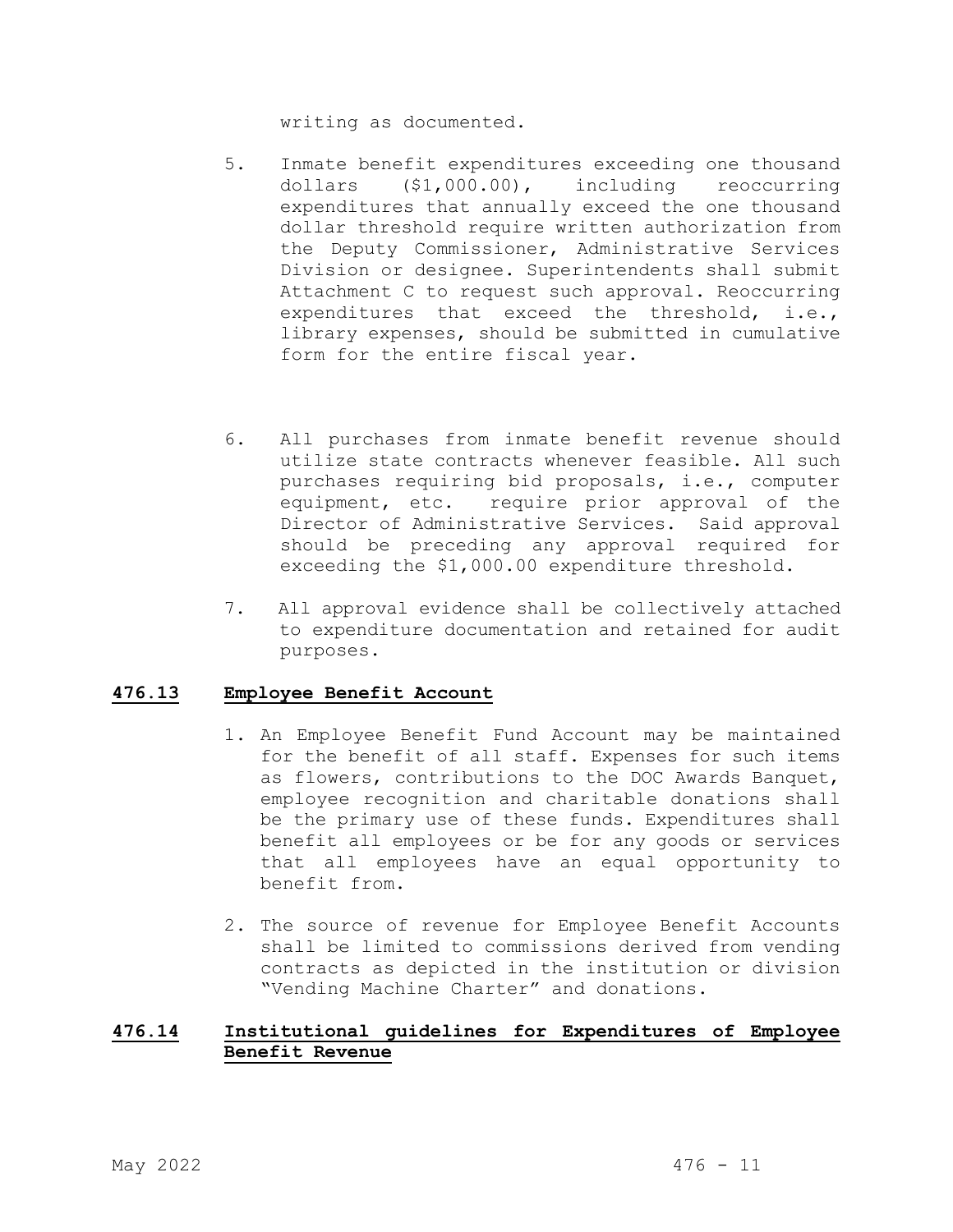- 1. The Superintendent is the authorized approving authority for expenditures of \$1,000.00 or less.
- 2. Expenditures exceeding \$1,000.00 shall require the approval of the Deputy Commissioner, Administrative Services Division. Superintendents shall utilize attachment D to request such approval. All approved requests shall be maintained on file at the institution for audit purposes.
- 3. All purchases shall be made in accordance with department policy 103 DOC 340 Departmental Purchasing Procedures and in accordance with sound and ethical business practices. No expenditures shall directly or indirectly benefit the Superintendent. No purchase should be made from this funding source that would not be made from allocated appropriations. For example, purchases of such items as alcoholic beverages or Christmas cards shall not be allowed. Receipts for all expenditures shall be obtained and kept on file.
- 4. All equipment purchased from the Employee Benefit Fund will become the property of the Department of Correction and is subject to the provisions of department policy 103 DOC 343, Physical Property Inventory and Control.
- 5. The Director of Administrative Services shall conduct a periodic review of all expenditures of Employee Benefit Funds. To facilitate this review, the following information shall be entered in the trust fund accounting module of IMS while executing the expenditure transaction; detail who was paid, the amount of the payment, and a description of the item(s) or service(s) paid for.

#### **476.15 Accounting Period**

The fiscal year for canteen and vending machine operations as contained herein will begin July 1st and end on June 30th.

#### **476.16 Retention of Accounting Records/Source Documents**

The Department (facility/institution) copy of all fiscal documents must be systematically filed to facilitate later retrieval for audit purposes.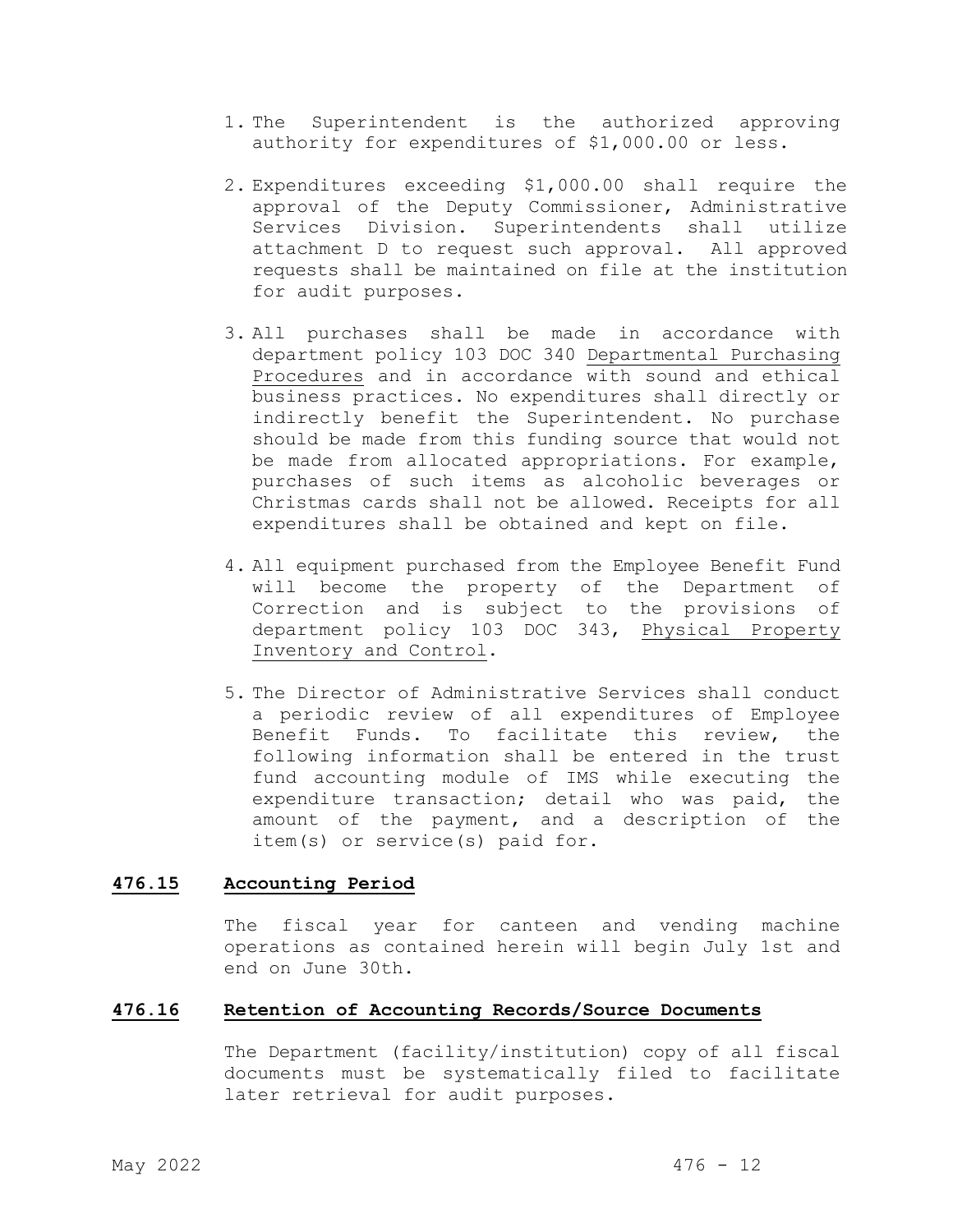#### **476.17 Access to Records**

The Director of Administrative Services or his designee shall have access to all institutions and their fiscal records for audit purposes and/or to determine compliance with this policy.

#### **476.18 Responsible Staff**

The Director of Administrative Services, under the supervision of the Deputy Commissioner, Administrative Services Division shall be responsible for implementation and monitoring of this policy throughout the department.

Each Superintendent shall be responsible for implementation of this regulation and for the development of any and all necessary and appropriate institutional policies and procedures.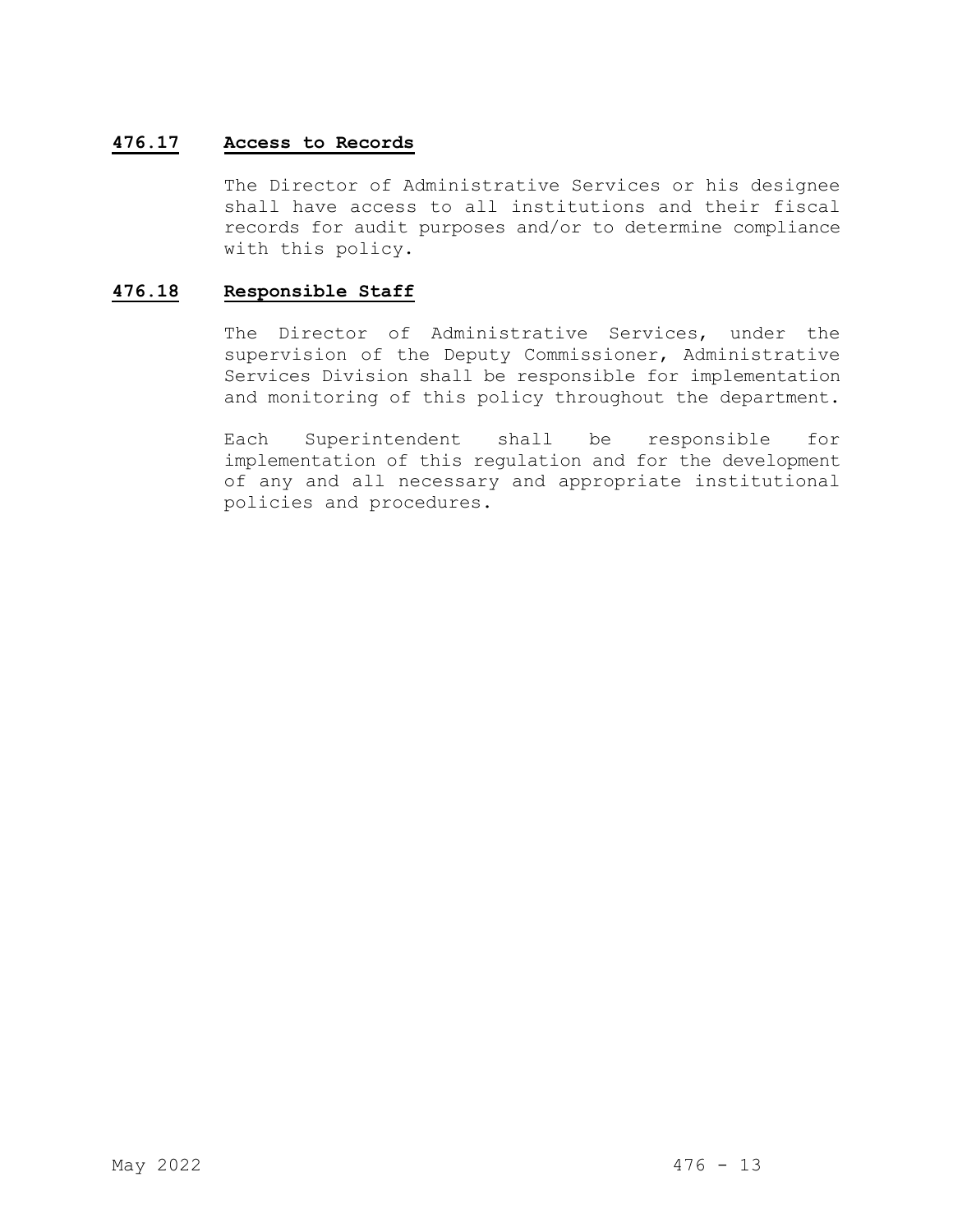# **ATTACHMENT A**

# **Department of Correction<br>Inmate Benefit Revenue Report**

|                     |                                                                                                            | Month/Yr                                       |                               |  |
|---------------------|------------------------------------------------------------------------------------------------------------|------------------------------------------------|-------------------------------|--|
| Revenue             |                                                                                                            | <b>Current Month</b>                           | <b>Fiscal Year</b><br>to Date |  |
|                     | <b>SDS</b> Commissions<br><b>Vending Commissions</b><br>Lockers<br>Interest<br>Other:                      | the control of the control of the control of   |                               |  |
|                     | <b>Total Revenue</b>                                                                                       |                                                |                               |  |
| <b>Expenditures</b> |                                                                                                            |                                                |                               |  |
|                     | 10% Program Assessment<br>35% Law Library Fund<br>General Library<br>Inmate Benefit Expenditures<br>Other: |                                                |                               |  |
|                     |                                                                                                            | <u> 1989 - John Stein, mars and de Branden</u> |                               |  |
|                     | <b>Total Revenue</b>                                                                                       |                                                |                               |  |
|                     | <b>Net Revenue/Loss</b>                                                                                    |                                                |                               |  |
|                     |                                                                                                            |                                                |                               |  |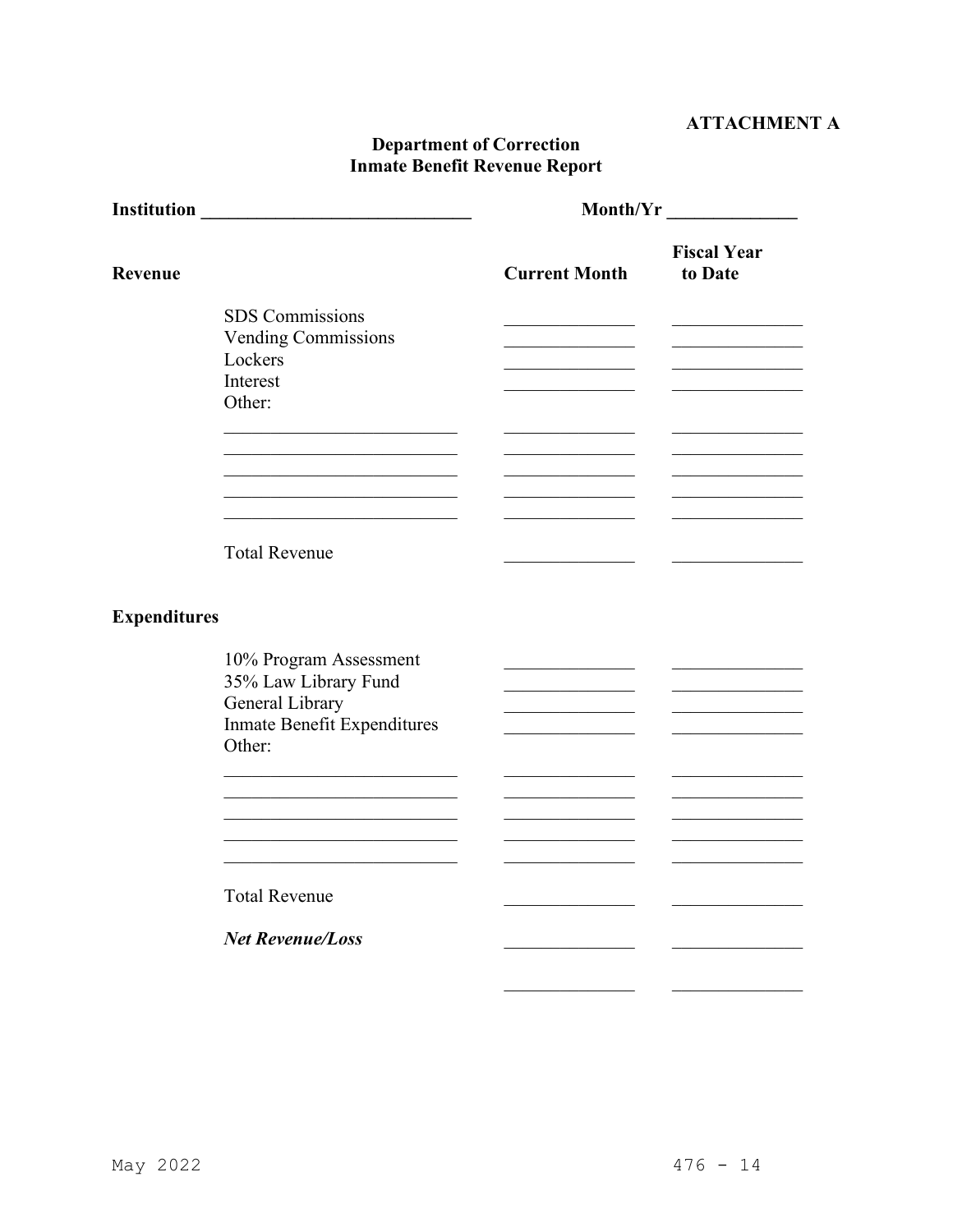# **ATTACHMENT B**

# INSTITUTION EXPENDITURE REQUEST FORM

| TO:                      | Treasurer/Superintendent                                                                                                                                                                                                                                |                          |                            |
|--------------------------|---------------------------------------------------------------------------------------------------------------------------------------------------------------------------------------------------------------------------------------------------------|--------------------------|----------------------------|
| FROM:                    | the control of the control of the control of the control of the control of                                                                                                                                                                              |                          |                            |
| DATE:                    |                                                                                                                                                                                                                                                         |                          |                            |
| Amount Requested:        |                                                                                                                                                                                                                                                         |                          |                            |
| Reason for Request:      |                                                                                                                                                                                                                                                         |                          |                            |
|                          |                                                                                                                                                                                                                                                         |                          |                            |
|                          |                                                                                                                                                                                                                                                         |                          |                            |
|                          | Inmate Group/Activity Requesting Funds:                                                                                                                                                                                                                 |                          |                            |
|                          | Who will benefit from purchase?                                                                                                                                                                                                                         |                          |                            |
|                          | Inmate Contact Person:                                                                                                                                                                                                                                  |                          |                            |
| Street:                  | Purchase From: 2000 and 2000 and 2000 and 2000 and 2000 and 2000 and 2000 and 2000 and 2000 and 2000 and 2000 and 2000 and 2000 and 2000 and 2000 and 2000 and 2000 and 2000 and 2000 and 2000 and 2000 and 2000 and 2000 and<br>Town, State, Zip Code: |                          |                            |
|                          |                                                                                                                                                                                                                                                         | <b>Staff Action Only</b> |                            |
|                          | Recommendation/Program Director:                                                                                                                                                                                                                        | Approved:                | Denied:<br><b>Contract</b> |
|                          | Treasurer - Is money available:                                                                                                                                                                                                                         | Yes:                     | No:                        |
| Superintendent's Action: |                                                                                                                                                                                                                                                         | Approved:                | Denied:                    |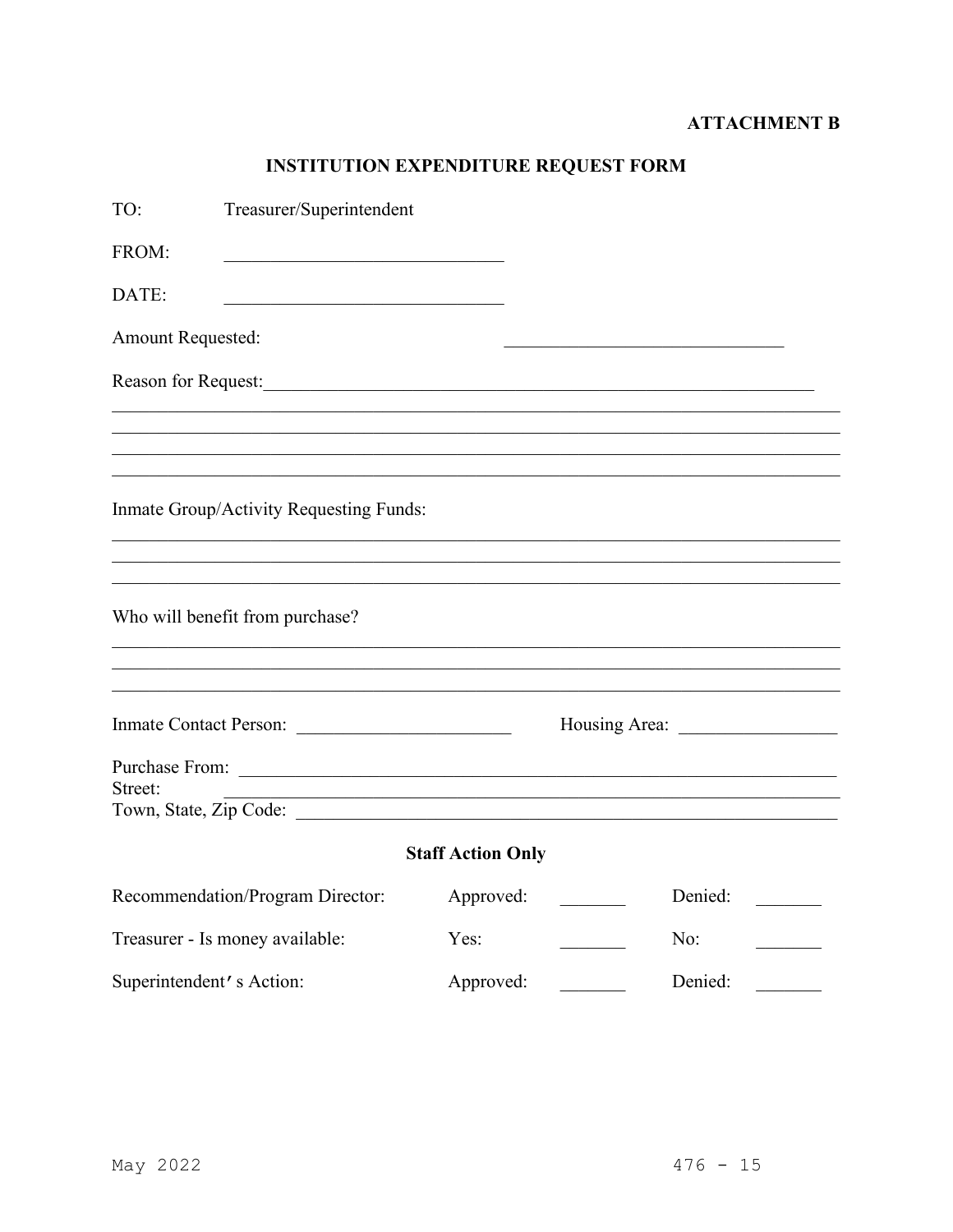# **ATTACHMENT C**

## **DEPUTY COMMISSIONER OF ADMINISTRATIVE SERVICES AUTHORIZATION FORM**

| TO: | <b>Deputy Commissioner</b>              |
|-----|-----------------------------------------|
|     | <b>Administrative Services Division</b> |

FROM: Superintendent

DATE:

RE: Request to Expend in Excess of \$1,000 from Inmate Benefit Fund

 (**facility name here**)\_\_\_\_\_\_\_\_\_ is requesting to expend \_\_(**amount requested here**)\_\_\_ for the purpose of: Description here….in example, purchasing 35 Burgundy Modu-Max Stacking Chairs with arms to be used for inmate programs (Chapel, recreation videos, etc.).

I hereby certify that sufficient funds are available in this institution's Inmate Benefit Account for this expenditure.

Superintendent's Signature: Manual According to the Superintendent's Signature:

Please see attached purchase requisition for further information.

Deputy Commissioner's Action: \_\_\_\_\_\_\_\_\_\_\_\_\_\_\_\_\_\_\_\_\_\_\_\_\_\_\_\_\_\_ Approved/Date

**Denied/Date** 

Please return to: \_\_\_\_\_(address here)\_\_\_\_\_\_\_\_\_\_\_\_\_\_\_

 $\overline{\phantom{a}}$  , which is a set of the set of the set of the set of the set of the set of the set of the set of the set of the set of the set of the set of the set of the set of the set of the set of the set of the set of th  $\frac{1}{2}$  , and the set of the set of the set of the set of the set of the set of the set of the set of the set of the set of the set of the set of the set of the set of the set of the set of the set of the set of the set

Attention: \_\_\_\_\_\_\_\_\_\_\_\_\_(name of contact person here)